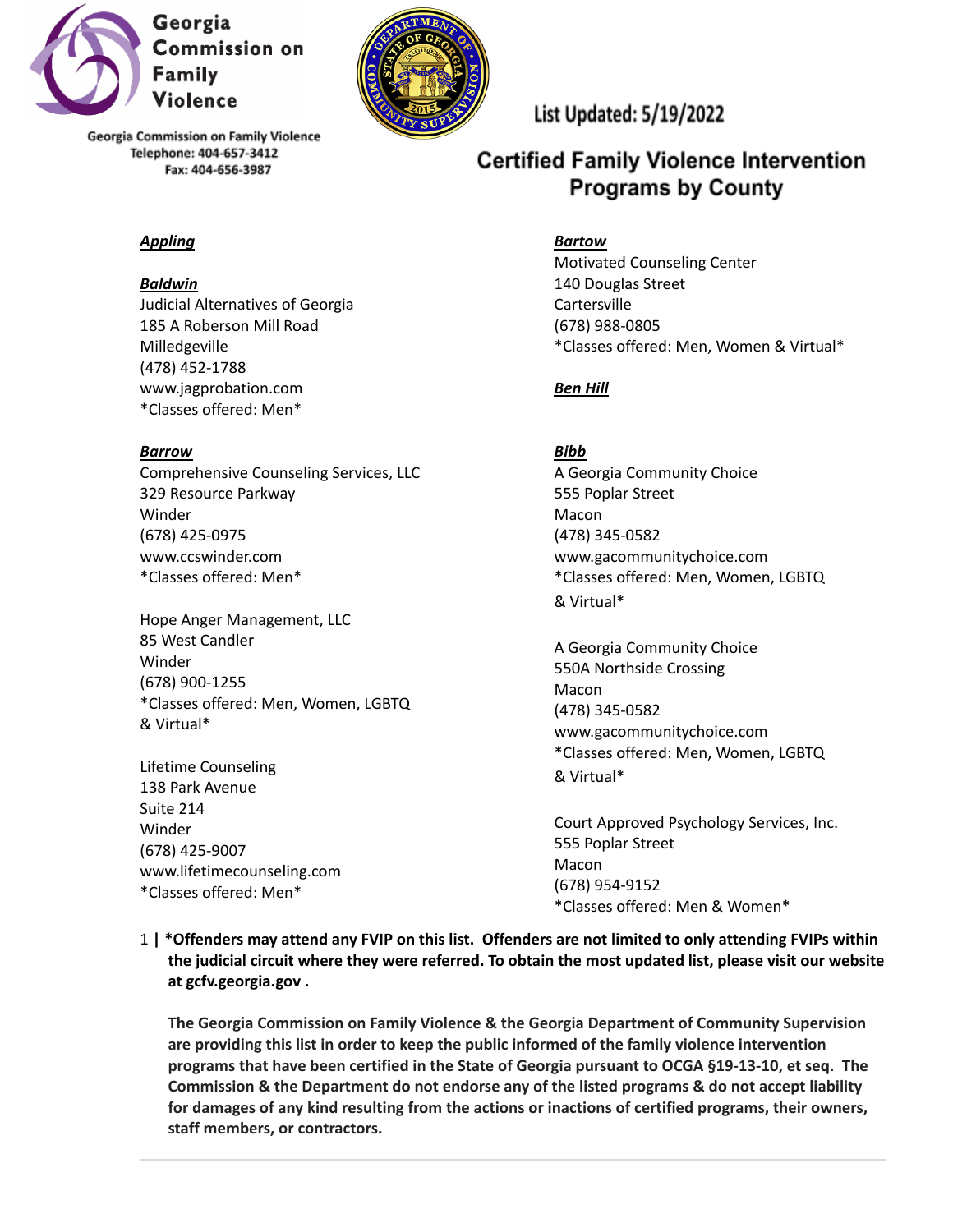



> The Southern Center for Choice Theory, LLC 411 Holt Ave Macon (478) 741-1268 www.scctgeorgia.com \*Classes offered: Men, Women & Virtual\*

### *Bulloch*

Niki's Place 9 N Zetterower Avenue #D Statesboro (912) 486-0946 \*Classes offered: Men, Women & Virtual\*

#### *Butts*

Georgia Therapeutic Services 794 McDonough Road Suite 104 Jackson (678) 637-4723 \*Classes offered: Men, Women & Virtual\*

#### *Carroll*

High Impact Training & Counseling, Inc. 907 South Park Street Suite F **Carrollton** (678) 796-1035 www.angermanagementofga.com/ \*Classes offered: Men, Women & Virtual\* List Updated: 5/19/2022

# **Certified Family Violence Intervention Programs by County**

#### *Chatham*

Journeys Intervention Strategies, LLC 221 Executive Circle Suite 7 Savannah (912) 201-1205 \*Classes offered: Men, Women & Virtual\*

Recovery Place Family Counseling 515 E. 63rd Street 835 e. 65th Street Savannah (912) 692-0425 \*Classes offered: Men & Women\*

Seaport Christian Counseling 2310 Causton Bluff Road Savannah (912) 239-5711 www.savscc.org \*Classes offered: Men & Women\*

Serenity Consultants, LLC 1018 W. US Hwy 80 Suite 702 Pooler (912) 349-2969 www.serenityconsultantsllc.org \*Classes offered: Men, Women & Virtual\*

2 | \*Offenders may attend any FVIP on this list. Offenders are not limited to only attending FVIPs within **the judicial circuit where they were referred. To obtain the most updated list, please visit our website at gcfv.georgia.gov .**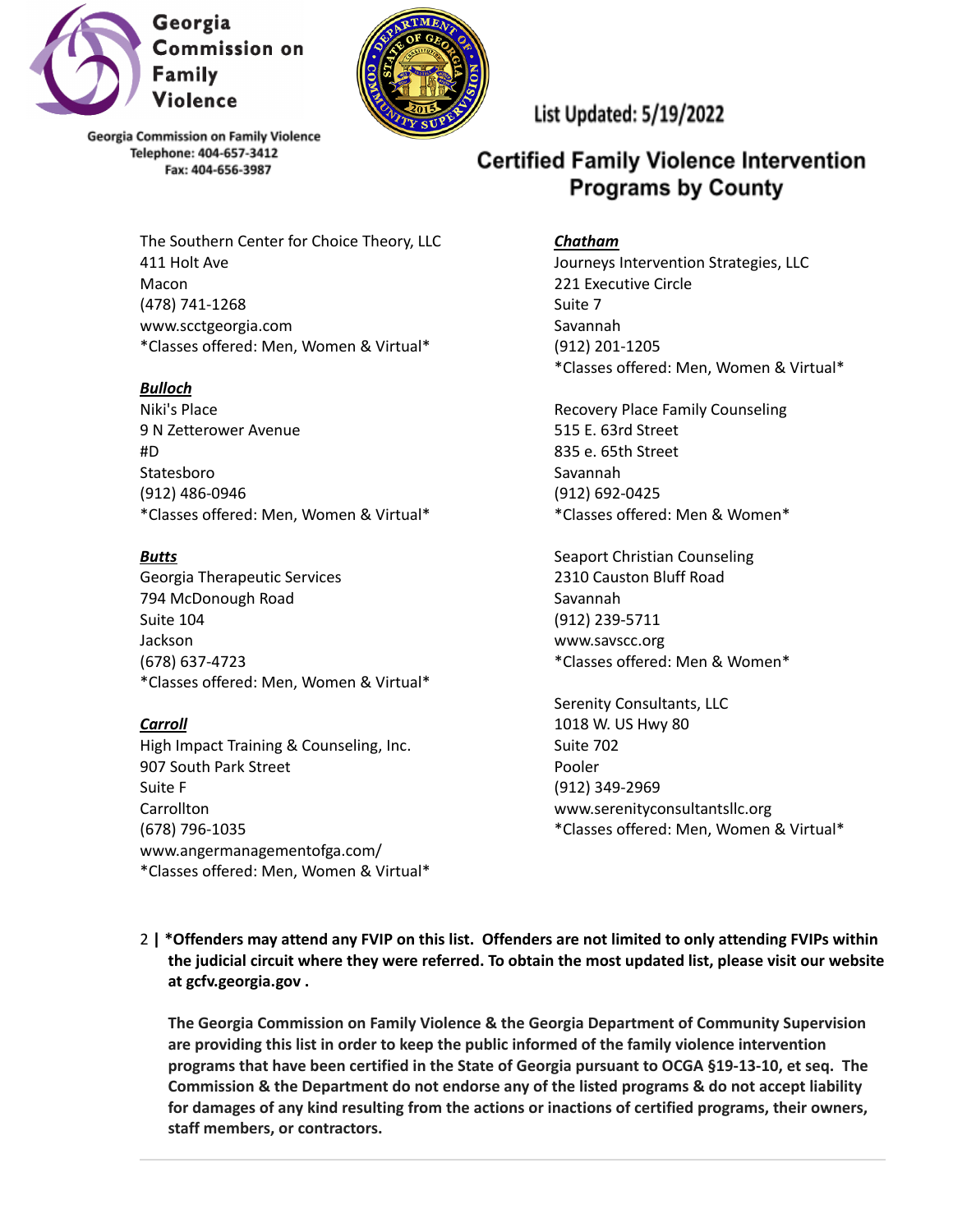



> Success for Families & Children Enterprise 7002 Hodgson Memorial Drive #105 Savannah (912) 323-9784 \*Classes offered: Men, Women & Virtual\*

### *Cherokee*

Choice Counseling & Evaluation Services 3753 Marietta Hwy Suite 150 Canton (770) 594-5317 www.ChoiceCounselingCenter.com \*Classes offered: Men, Women & Virtual\*

#### *Clarke*

Family Counseling Service of Athens Inc. 1435 Oglethorpe Ave. Athens (706) 549-7755 www.fcsathens.com \*Classes offered: Men\*

#### *Clayton*

A Georgia Community Choice 696 Mt. Zion Road Jonesboro (770) 892-8150 www.gacommunitychoice.com \*Classes offered: Men, Women, LGBTQ & Virtual\*

List Updated: 5/19/2022

# **Certified Family Violence Intervention Programs by County**

A Georgia Life Center 1607 Lake Harbin Road Suite B Morrow (470) 395-1397 www.georgialifecenter.org \*Classes offered: Men, Women, LGBTQ & Virtual\*

AAA Diversion Center 9442 S. Main Street Suite 103 Jonesboro (404) 503-8069 www.thediversioncenter.com \*Classes offered: Men & Virtual\*

Angels Recovery, Inc. 124 South Main Street Suite IH Jonesboro (404) 312-6531 www.angelsrecoveryinc.com \*Classes offered: Men, LEP, Spanish, LGBTQ & Virtual\*

3 | \*Offenders may attend any FVIP on this list. Offenders are not limited to only attending FVIPs within **the judicial circuit where they were referred. To obtain the most updated list, please visit our website at gcfv.georgia.gov .**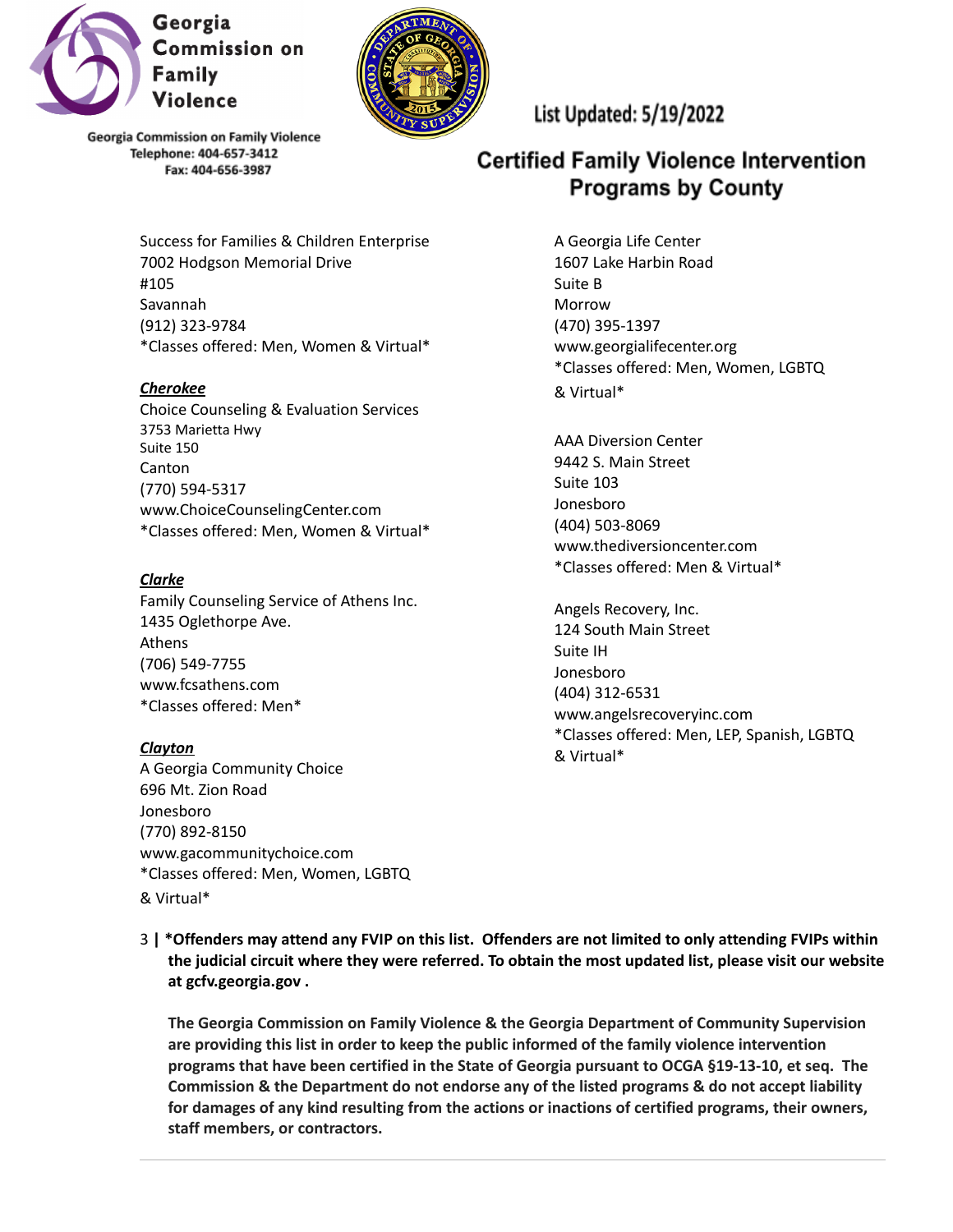



Integrity Transition Center, LLC 2763 Hwy 138 E Suite A Jonesboro (770) 703-1328 www.integritytransitioncenterllc.com \*Classes offered: Men, Women, LGBTQ & Virtual\*

House of Thorian, LLC 124 South Main Street 2B Jonesboro (678) 871-0777 www.houseofthorian.org \*Classes offered: Men, Women, Virtual, LEP, Spanish & LGBTQ Classes\*

Reunited Counseling & Training, LLC 5250 Old Dixie Road Forest Park (404) 687-9188 www.Reunitedciunselingtraining.com \*Classes offered: Men\*

Still Outstanding, LLC 8396 Hwy 85 Riverdale (404) 273-1087 www.stilloutstandingllc.com \*Classes offered: Men & Virtual\* List Updated: 5/19/2022

# **Certified Family Violence Intervention Programs by County**

# *Cobb*

A New Life Counseling Service 2470 Windy Hill Road Suite 300 Marietta (770) 509-3307 \*Classes offered: Men, Women & Virtual\*

AAA Diversion Center 2480 Windy Hill Road Suite 401 Marietta (404) 503-8069 www.thediversioncenter.com \*Classes offered: Men & Virtual\*

American Alternative Court Services 1755 The Exchange SE Suite 365 Atlanta (404) 594-1770 www.aacsatlanta.com \*Classes offered: Men & Women\*

APIC Reflection Center 125 Townpark Dr. Suite 300 Kennesaw (770) 575-1927 https://stelzerwellness.com/ \*Classes offered: Men & Women\*

4 | \*Offenders may attend any FVIP on this list. Offenders are not limited to only attending FVIPs within **the judicial circuit where they were referred. To obtain the most updated list, please visit our website at gcfv.georgia.gov .**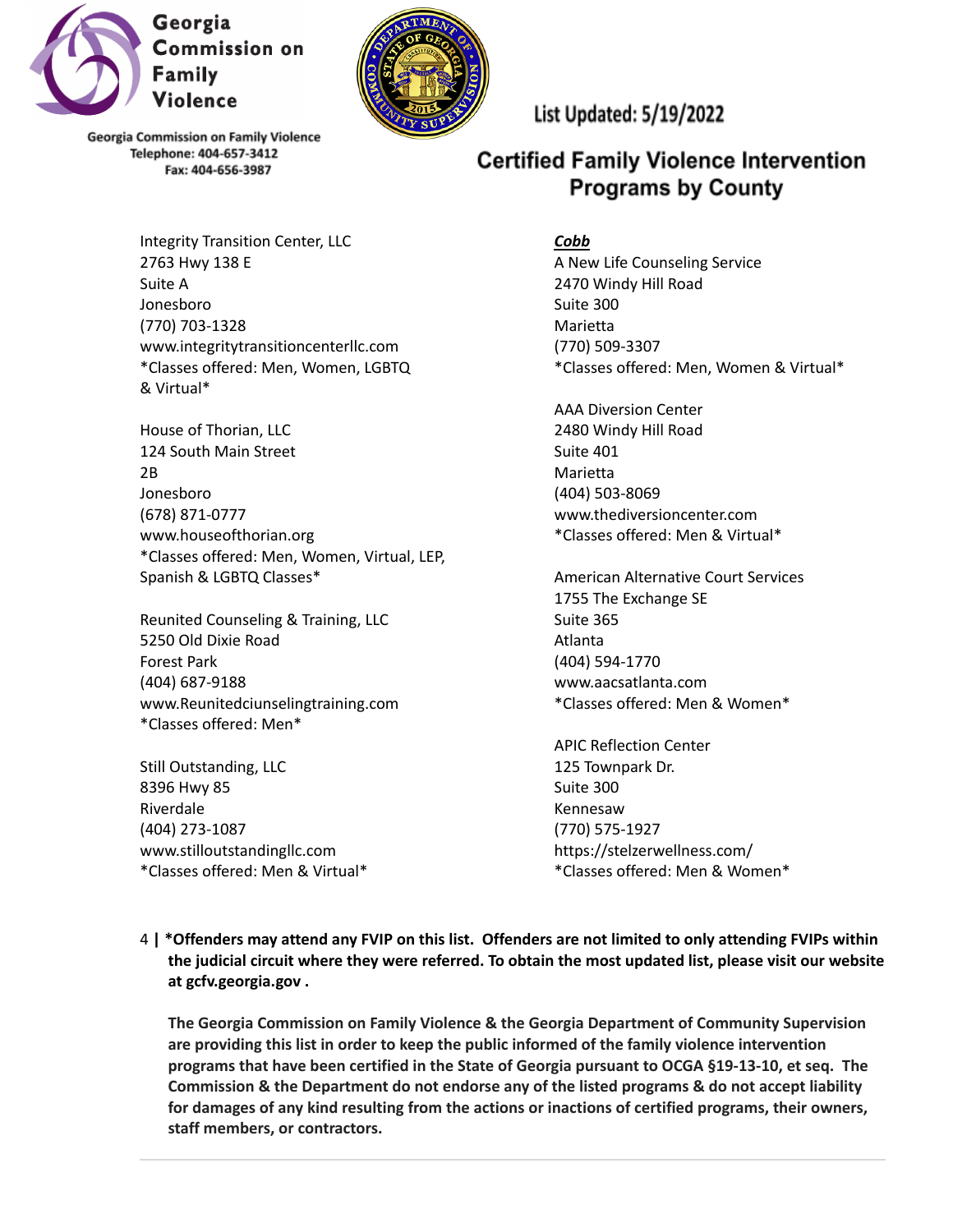

Unit #1 **Marietta** 

(770) 575-1927

4757 Canton Road

\*Classes offered: Men\*

675 Roswell Street

3920 Cherokee Street

Suite 100 Marietta (770) 517-9988

Suite C Marietta (678) 779-3920

& Virtual\*

Suite 102 Kennesaw (678) 779-3920

& Virtual\*



**Georgia Commission on Family Violence** Telephone: 404-657-3412 Fax: 404-656-3987

APIC Reflection Center 3535 Roswell Road

https://stelzerwellness.com/ \*Classes offered: Men & Women\*

Assessments & Counseling, LLC

Atlanta Mental Health Services, LLC

\*Classes offered: Men, Women, Spanish

\*Classes offered: Men, Women, Spanish

Atlanta Mental Health Services, LLC

List Updated: 5/19/2022

# **Certified Family Violence Intervention Programs by County**

Atlanta Treatment Center 1755 The Exchange SE Suite 375 Atlanta (404) 333-8301 \*Classes offered: Men & Women\*

C&T Counseling, LLC 2470 Windy Hill Road Suite 221 Marietta (770) 955-4357 www.ctcounseling.net \*Classes offered: Men & Women\*

Foundation Counseling 2655 Dallas Highway Suite 240 Marietta (470) 955-5479 www.FoundationCounselingCobb.com \*Classes offered: Men\*

High Impact Training & Counseling, Inc. 106 Anderson Street Suite 106 Marietta (404) 906-4720 www.angermanagementofga.com/ \*Classes offered: Men, Women & Virtual\*

5 | \*Offenders may attend any FVIP on this list. Offenders are not limited to only attending FVIPs within **the judicial circuit where they were referred. To obtain the most updated list, please visit our website at gcfv.georgia.gov .**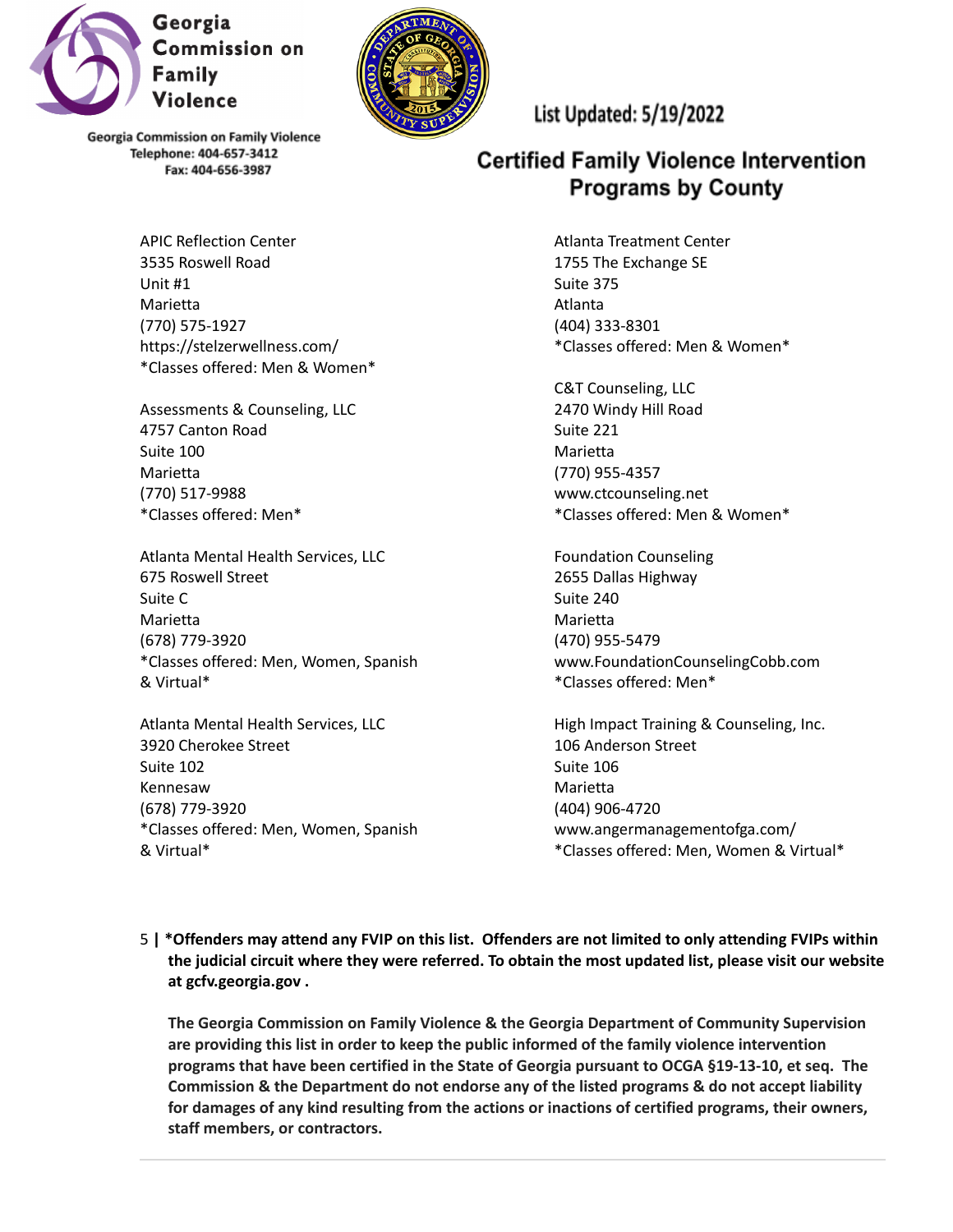



The Road to Recovery, Inc 2255 Sewell Mill Road Suite 120 **Marietta** (770) 437-0050 www.rdtorecovery.com \*Classes offered: Men, Women, Virtual, Spanish & LEP\*

### *Colquitt*

*Columbia* Still Waters 3711 Executive Center Drive Augusta (706) 955-9224 www.stillcorp.com \*Classes offered: Men & Women\*

Georgia Family Crisis Solutions, Inc. 4145 Columbia Road Martinez www.gfcscc.com \*Classes offered: Men & Women\*

# List Updated: 5/19/2022

# **Certified Family Violence Intervention Programs by County**

# *Cook*

Legacy Behavioral Health Services 1905 South Hutchinson Avenue Adel (229) 671-6100 www.legacysga.com \*Classes offered: Men, Women & Virtual\*

# *Coweta*

Arise Counseling Center 41 Farmer Street Suite 103 Newnan (678) 725-2631 www.ariserecovery.com \*Classes offered: Men & Women\*

Renew You Personal Growth Center 41 Farmer Street Suite 104 Newnan (470) 345-5243 www.renewyoupgc.com \*Classes offered: Men & Women\*

# *Dawson*

Alpha Hope Counseling, Inc. 137 Prominence Ct. Suite 220 Dawsonville (706) 216-4735 www.Alphahopecounseling.com \*Classes offered: Men, Women & Virtual\*

6 | \*Offenders may attend any FVIP on this list. Offenders are not limited to only attending FVIPs within **the judicial circuit where they were referred. To obtain the most updated list, please visit our website at gcfv.georgia.gov .**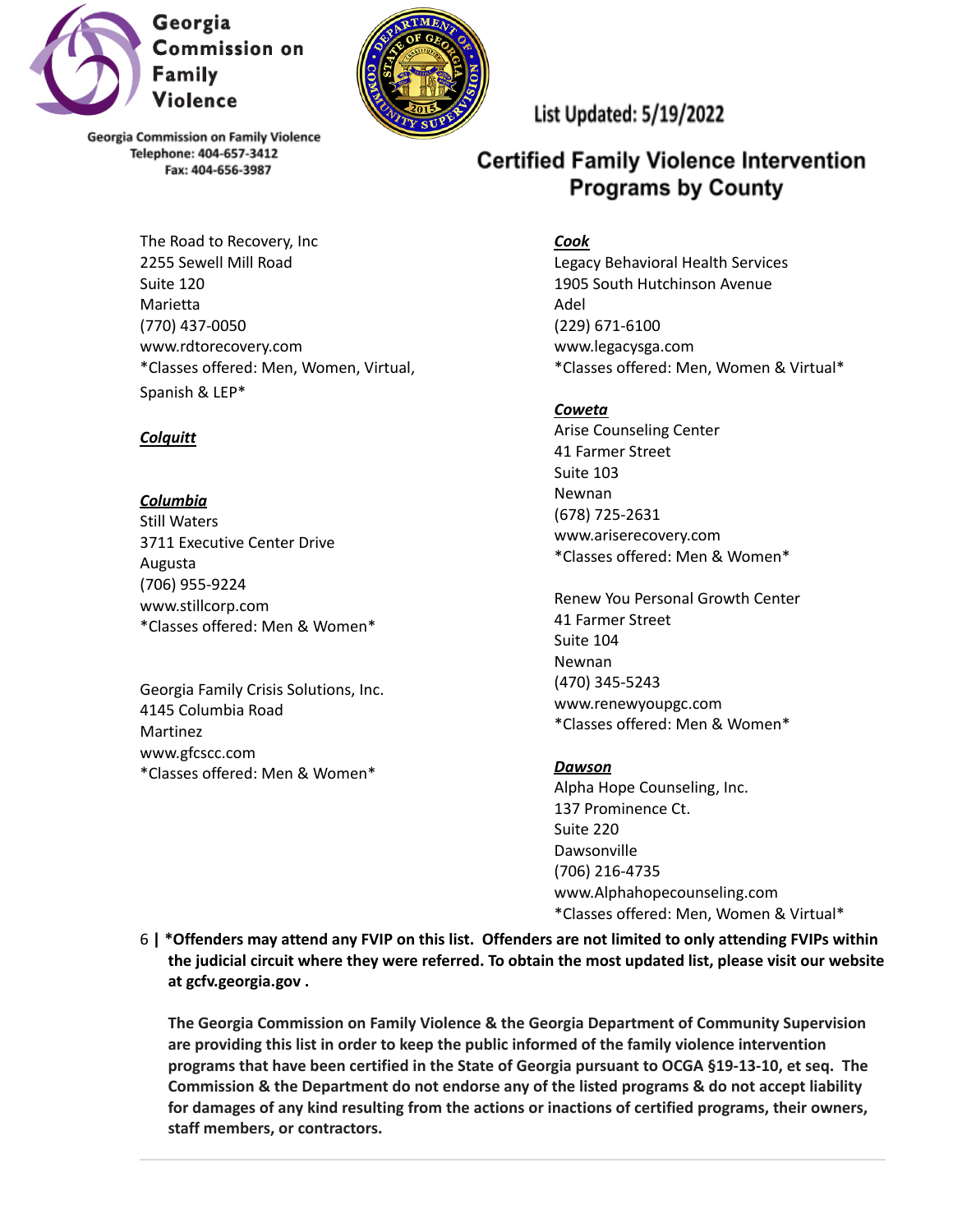

#### *Decatur*

Heritage Foundation, Inc. 1605 E Shotwell Street Bainbridge (229) 228-5545 www.heritageofthomasville.org \*Classes offered: Men & Women\*

### *DeKalb*

1st Choice Evaluations & Counseling, LLC 3042 Oakcliff Road Suite 210 Doraville (678) 520-8010 \*Classes offered: Men, Women & Virtual\*

A Georgia Community Choice 1 West Court Square Suite 750 Decatur, GA 30030 (404) 923-4926 www.gacommunitychoice.com \*Classes offered: Men, Women, LGBTQ & Virtual\*

A Georgia Life Center 3011 Rainbow Drive Suite 108 Decatur (470) 395-1397 www.georgialifecenter.org \*Classes offered: Men, Women, LGBTQ

# List Updated: 5/19/2022

# **Certified Family Violence Intervention Programs by County**

A Georgia Life Center 160 Clairemont Avenue Suite 200 Decatur (470) 395-1397 www.georgialifecenter.org \*Classes offered: Men, Women, LGBTQ & Virtual\*

A New Approach, LLC 4150 Snapfinger Woods Dr. Ste. 100 Decatur (404) 551-5571 www.anafvip.com \*Classes offered: Men, Women& Virtual\*

New Directions 3486 Covington Hwy Decatur (404) 288-4668 www.standinc.com \*Classes offered: Men & Virtual\*

All About Choices/Positive Growth Intervention & Education Center 945 N. Indian Creek Dr. Clarkston, GA 30021 404-298-9005 \*Classes offered: Men\*

### & Virtual\*

7 | \*Offenders may attend any FVIP on this list. Offenders are not limited to only attending FVIPs within **the judicial circuit where they were referred. To obtain the most updated list, please visit our website at gcfv.georgia.gov .**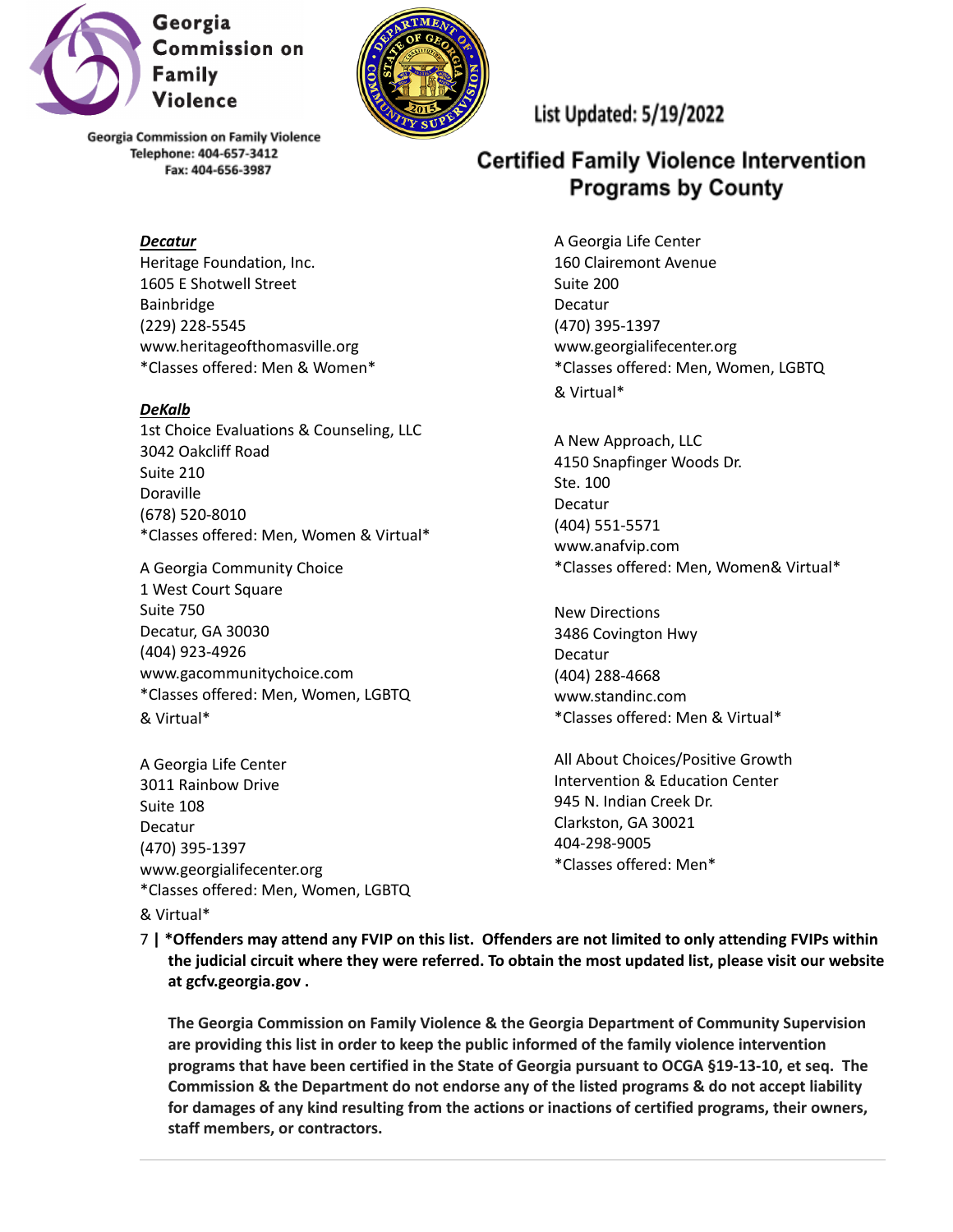



> American Alternative Court Services 534 Medlock Road Suite 365 Atlanta (404) 594-1770 www.aacsatlanta.com \*Classes offered: Men & Women\*

Anger Solutions Atlanta 2900 Chamblee Tucker Road Building 11, Suite 200B Atlanta (404) 437-9977 www.AngerManagementInAtlanta.com \*Classes offered: Men & Virtual\*

Atlanta Intervention Network 5073 Lavista Road **Tucker** (770) 602-1979 www.drdavidclark.com \*Classes offered: Men, Women & Virtual\*

Atlanta Intervention Network 25 North Avondale Road Avondale Estates (770) 602-1979 www.drdavidclark.com \*Classes offered: Men, Women & Virtual\* List Updated: 5/19/2022

# **Certified Family Violence Intervention Programs by County**

Men Advocating Nonviolence 4151 Memorial Drive Suite 107-E Decatur (404) 292-8388 www.centerforbehavioralchange@bellsouth.net \*Classes offered: Men, Women & Virtual\*

Center for Pan Asian Community Services, Inc 3510 Shallowford Road NE Atlanta (770) 936-0969 www.cpacs.org \*Classes offered: Men, Women, Virtual, Korean, French & others. Interpreters are available\*

Georgia Intervention Alternatives 3013 Rainbow Drive Suite 112 F Decatur (770) 785-9297 \*Classes offered: Men & Women\*

Men Stopping Violence 2785 Lawrenceville Highway Suite 112 Decatur (404) 270-9894 www.menstoppingviolence.org \*Classes offered: Men\*

8 | \*Offenders may attend any FVIP on this list. Offenders are not limited to only attending FVIPs within **the judicial circuit where they were referred. To obtain the most updated list, please visit our website at gcfv.georgia.gov .**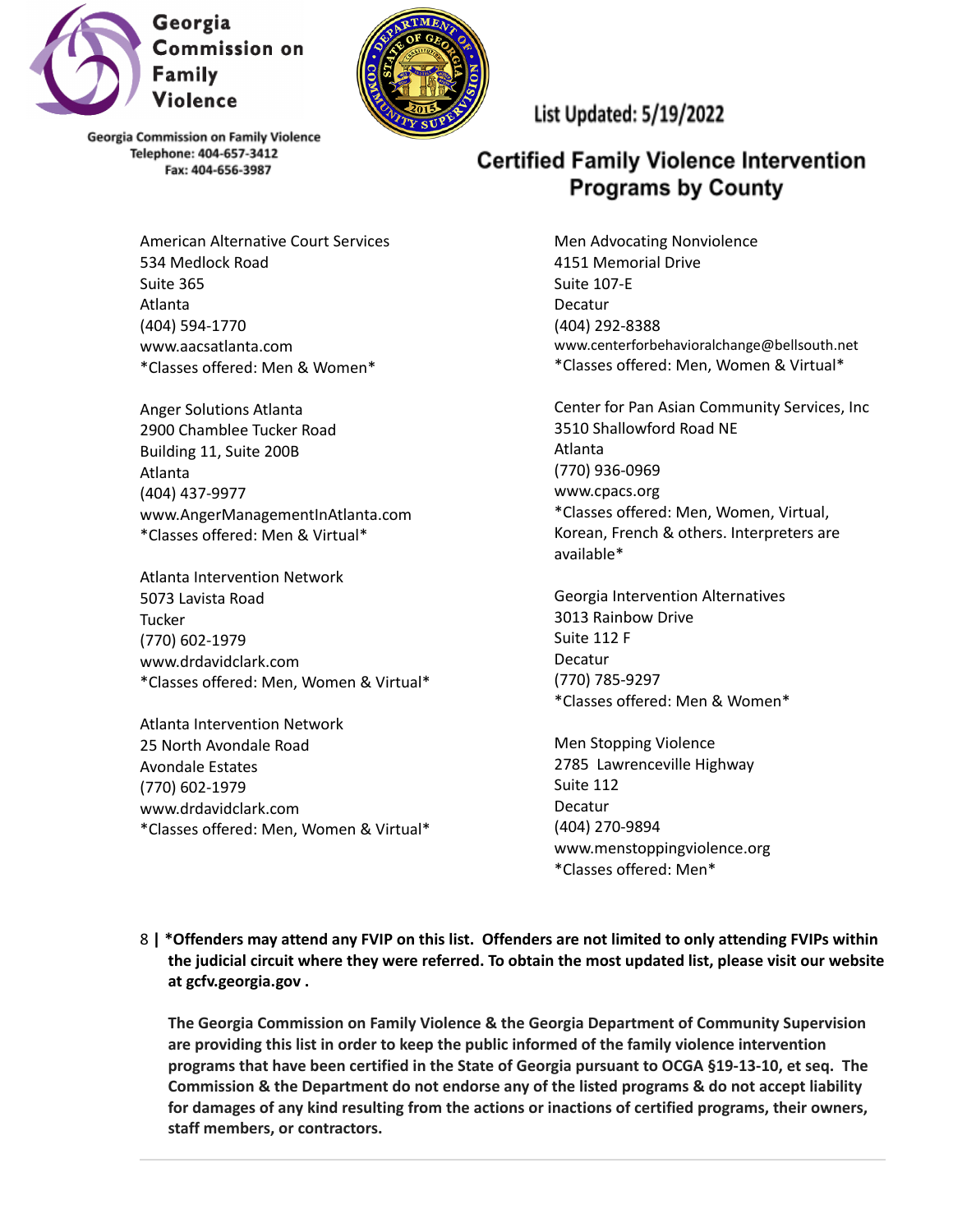



Men Stopping Violence 125 E Trinity Place Suite 310 Decatur (404) 270-9894 www.menstoppingviolence.org \*Classes offered: Men\*

Reunited Counseling & Training, LLC 4151 Memorial Drive Suite C110 Decatur (404) 687-9188 www.www.Reunitedciunselingtraining.com \*Classes offered: Men\*

The Road to Recovery, Inc 3155 Presidential Drive Suite 100 Atlanta (770)220-2885 www.rdtorecovery.com \*Classes offered: Men, Women, Virtual, Spanish & LEP Classes\*

Still Outstanding, LLC 589 Warren Ave **Scottdale** (404) 273-1087 www.stilloutstandingllc.com \*Classes offered: Men & Virtual\* List Updated: 5/19/2022

# **Certified Family Violence Intervention Programs by County**

Tapestri, Inc. 2785 Lawrenceville Highway Suite 112 Decatur (678) 698-3612 www.tapestri.org \*Classes offered: Men, LEP, Virtual, Arabic, Farsi, Kurdish & others. Interpreters are available\*

Destiny 4U Counseling & Training 230 South Jackson Street Suite 223 Albany (678) 603-5004 https://destiny4ucounseling.com/ \*Classes offered: Men & Women\*

# *Douglas*

A.M. Counseling & Training LLC. 3400 Chapel Hill Road Douglasville (678) 282-4310 \*Classes offered: Men, Women & Virtual\*

Anger Solutions Atlanta 3400 Chapel Hill Road Suite 103 Douglasville (404) 437- 9977 www.AngerManagementInAtlanta.com \*Classes offered: Men & Virtual\*

9 | \*Offenders may attend any FVIP on this list. Offenders are not limited to only attending FVIPs within **the judicial circuit where they were referred. To obtain the most updated list, please visit our website at gcfv.georgia.gov .**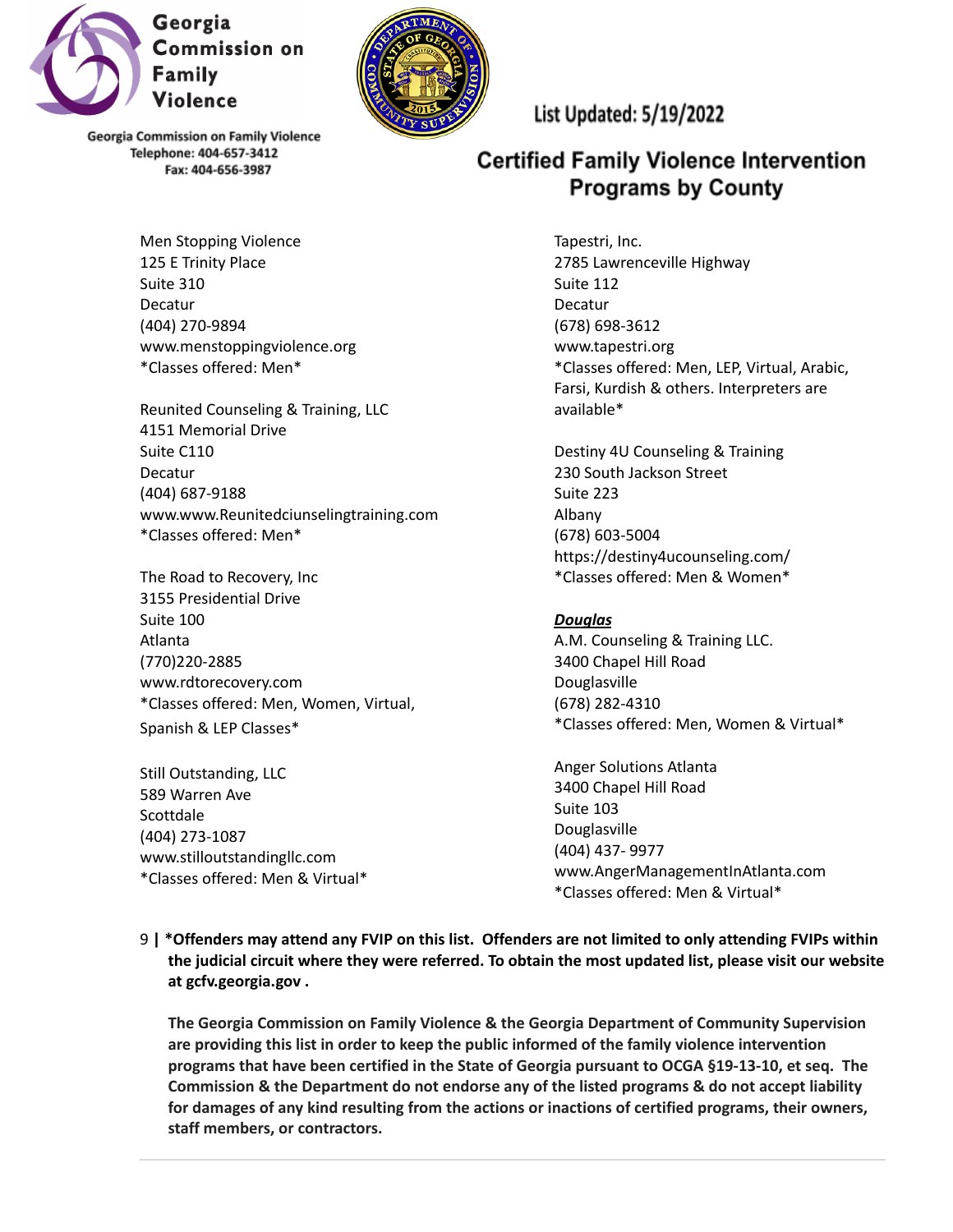



List Updated: 5/19/2022

# **Certified Family Violence Intervention Programs by County**

*Fannin*

Atlanta Mental Health Services, LLC 560 Thornton Road Suite 204 Lithia Springs, Ga 30122 (678) 779-3920 \*Classes offered: Men, Women, Spanish & Virtual\*

Connections Family Resource Center 364 W Bankhead Hwy Villa Rica (678) 378-2285 \*Men, Women, LEP, Spanish, LGBTQ & Virtual\*

High Impact Training & Counseling, Inc. 7193 Douglas Blvd. Suite 101 Douglasville (678) 903-3903 http://www.angermanagementofga.com/ \*Classes offered: Men, Women & Virtual\*

Turning Point Diversion Center 3400 Chapel Hill Road Suite 218 Douglasville (678) 741-5319 www.familyviolenceclass.com \*Classes offered: Men, Women & Virtual\* *Fayette* Full Purpose Solutions 213 Jeff Davis Place Suite 103 Fayetteville (770) 460-8283 www.fullpurposesolutions.org \*Classes offered: Men, Women & Virtual\*

Integrity Transition Center, LLC 175 Carnegie Place #125 Fayetteville (770) 703-1328 www.integritytransitioncenterllc.com \*Classes offered: Men, Women, LGBTQ & Virtual\*

### *Floyd*

Motivated Counseling Center 323 East 8th Street Suite 200 Rome (678) 988-0805 \*Classes offered: Men, Women & Virtual\*

10 **| \*Offenders may attend any FVIP on this list. Offenders are not limited to only attending FVIPs within the judicial circuit where they were referred. To obtain the most updated list, please visit our website at gcfv.georgia.gov .**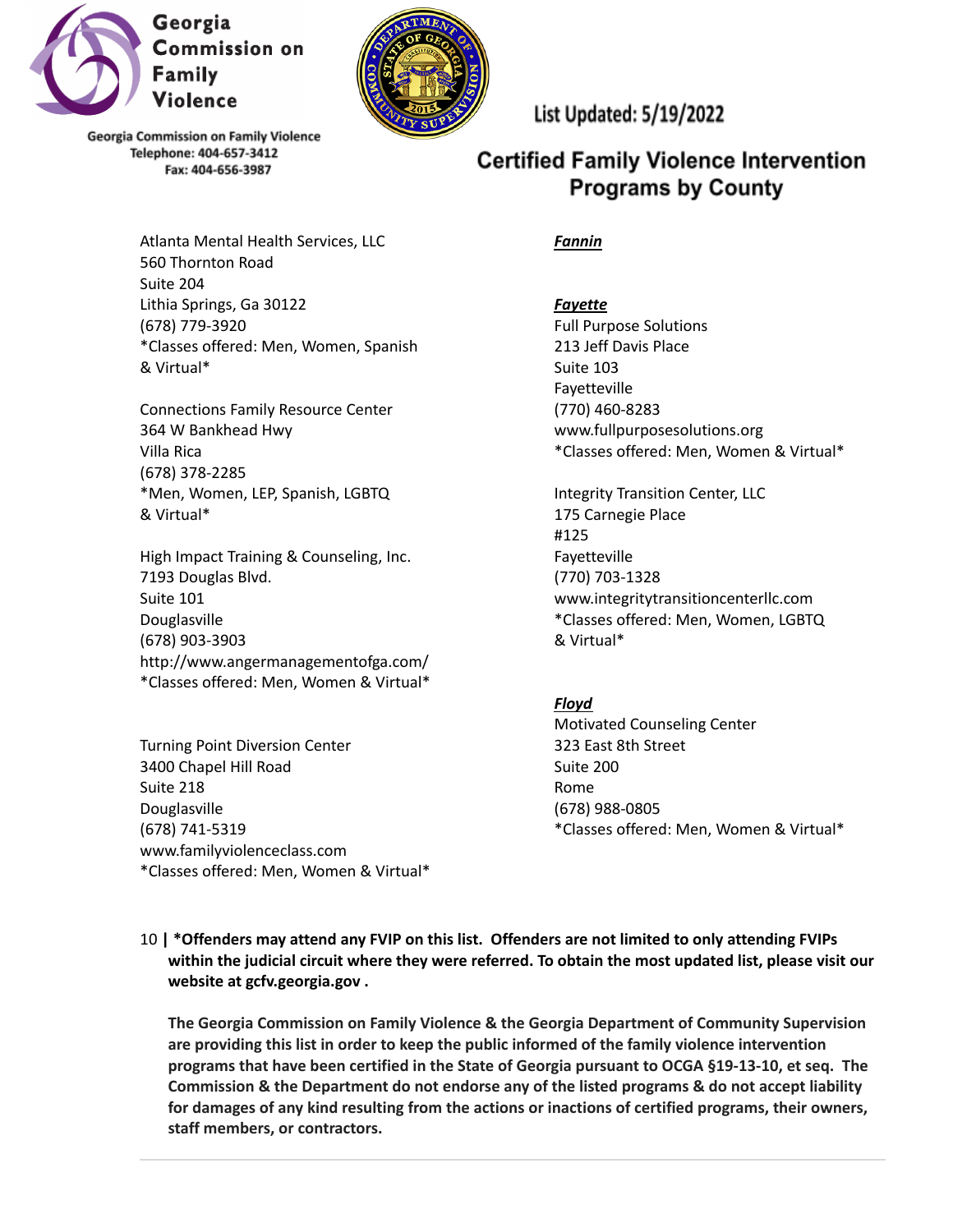

#### *Forsyth*

Alpha Hope Counseling, Inc. 327 Dahlonega Street Suite 302B Cumming (706) 216-4737 www.Alphahopecounseling.com \*Classes offered: Men, Women & Virtual\*

New Hope Counseling 216 Atlanta HWY Suite J Cumming (678) 947-2881 www.newhope-counseling.com \*Classes offered: Men, Women & Virtual\*

SAFFT 219 Castleberry Road Cumming (770) 886-9505 \*Classes offered: Men\*

*Fulton* 1st Choice Evaluations & Counseling, LLC 4651 Roswell Road Suite 803 Atlanta (678) 520-8010 \*Classes offered: Men, Women & Virtual\* List Updated: 5/19/2022

# **Certified Family Violence Intervention Programs by County**

1st Choice Evaluations & Counseling, LLC 11925 Jones Bridge Road #103 Alpharetta (678) 520-8010 \*Classes offered: Men, Women & Virtual\*

A Georgia Community Choice 5650 Old National Hwy. Suite C Atlanta, GA 30349 (404) 300-3304 www.gacommunitychoice.com \*Classes offered: Men, Women, LGBTQ & Virtual\*

A New Approach, LLC 291 Hamilton E. Holmes Dr. Atlanta (404) 551-5571 www.anafvip.com \*Classes offered: Men, Women & Virtual\*

A New Approach, LLC 1085 Ponce de Leon Atlanta (404) 551-5571 www.anafvip.com \*Classes offered: Men, Women & Virtual\*

11 **| \*Offenders may attend any FVIP on this list. Offenders are not limited to only attending FVIPs within the judicial circuit where they were referred. To obtain the most updated list, please visit our website at gcfv.georgia.gov .**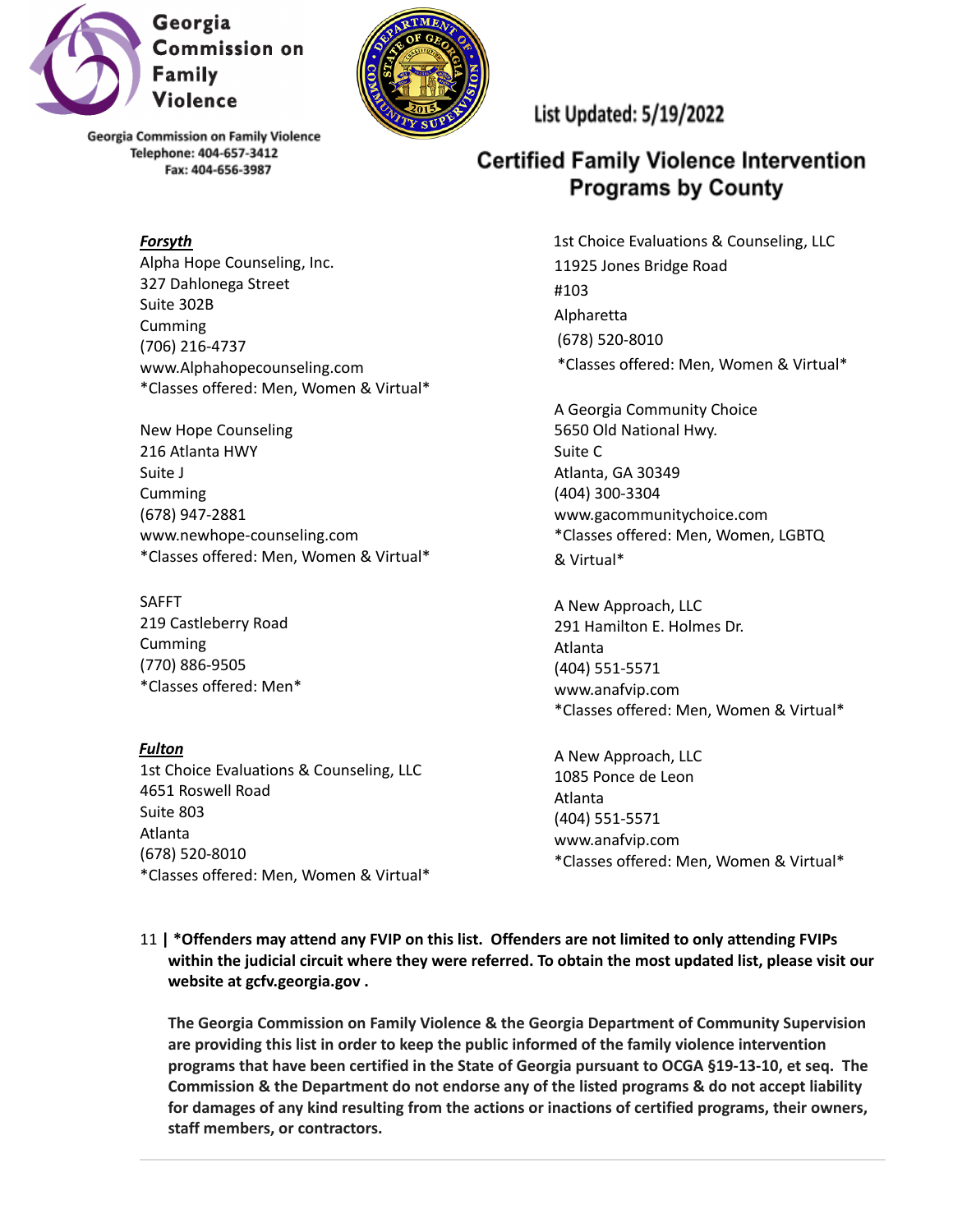



> American Alternative Court Services 236 Forsyth Street SW Suite 202A Atlanta (404) 594-1770 www.aacsatlanta.com \*Classes offered: Men & Women\*

Anger Solutions Atlanta 2692 Harris Street East Point (404) 437-997 www.AngerManagementInAtlanta.com \*Classes offered: Men & Virtual\*

Caminar Latino 25 Boulevard NE Atlanta (855) 226-4627 www.caminarlatino.org \*Classes offered: Men, Women, Spanish & Virtual\*

Choice Counseling & Evaluation Services 2410 Old Milton Parkway Suite E Alpharetta (770) 594-5317 www.ChoiceCounselingCenter.com \*Classes offered: Men, Women & Virtual\* List Updated: 5/19/2022

# **Certified Family Violence Intervention Programs by County**

Choice Counseling & Evaluation Services 5180 Roswell Road NW South Building - Suite 201 Atlanta (770) 594-5317 www.ChoiceCounselingCenter.com \*Classes offered: Men, Women & Virtual\*

Connections Family Resource Center 4910 Jonesboro Road Suite 500 Union City (678) 378-2285 \*Classes offered: Men, Women, LEP, Spanish, LGBTQ & Virtual\*

Court Approved Psychology Services, Inc. 3108 Piedmont Rd. NE Suite 150 Atlanta (678) 954-9152 \*Classes offered: Men & Women\*

Defying the Odds, Inc. 5650 Old National Hwy. Suite A College Park (404) 209-7258 www.defyingtheodds.org \*Classes offered: Men & Women\*

12 **| \*Offenders may attend any FVIP on this list. Offenders are not limited to only attending FVIPs within the judicial circuit where they were referred. To obtain the most updated list, please visit our website at gcfv.georgia.gov .**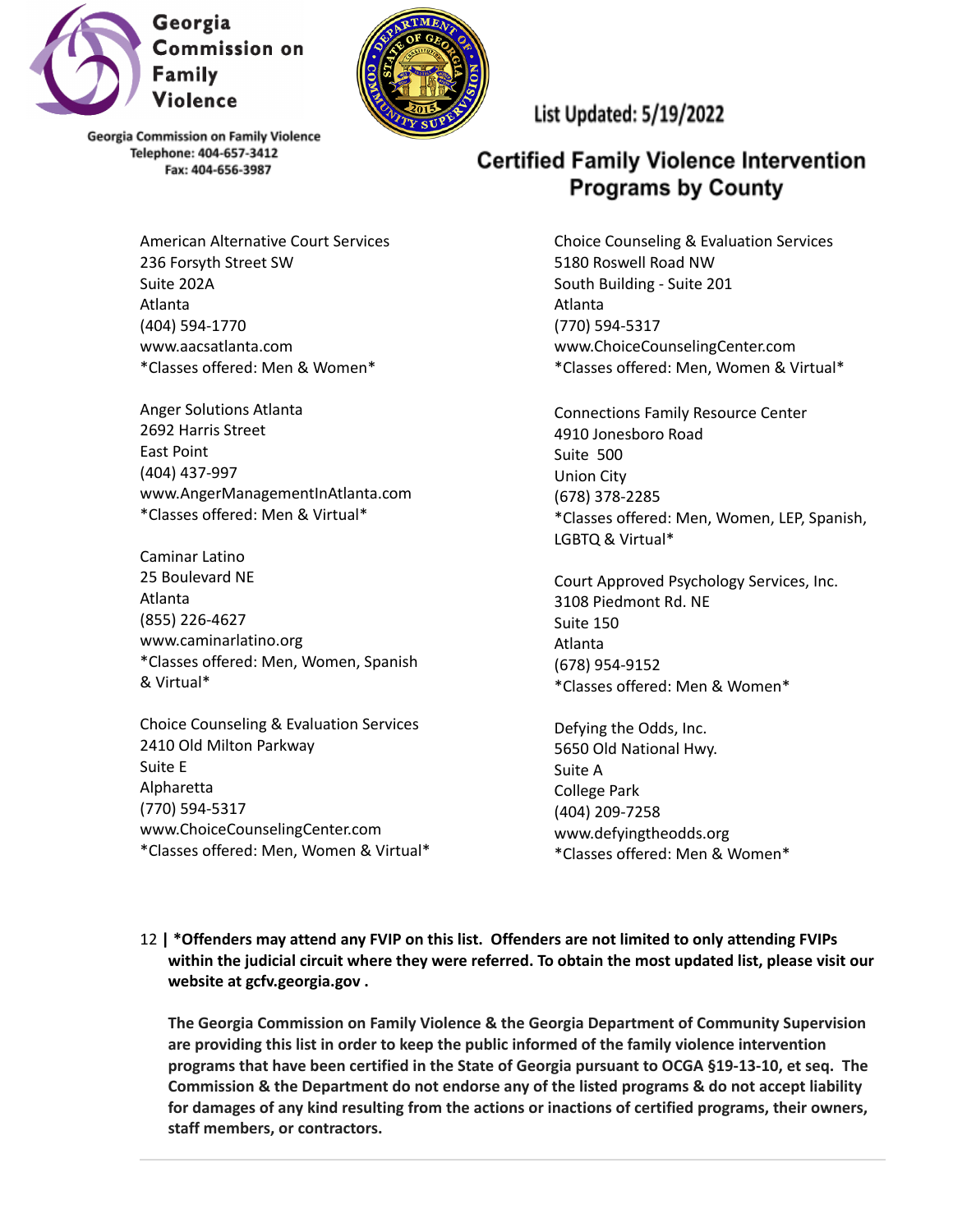



Defying the Odds, Inc. 5555 Glenridge Connector Suite #200 Atlanta (404) 209-7258 www.defyingtheodds.org \*Classes offered: Men & Women\*

Georgia Intervention Alternatives 8046 Roswell Road Suite 101 C Sandy Springs (770) 785-9297 \*Classes offered: Men & Women\*

High Impact Training & Counseling, Inc. 44 Broad Street Suite 707 Atlanta (404) 523-6074 www.angermanagementofga.com \*Classes offered: Men, Women & Virtual\*

PES - Evaluating Life 3581 Main Street Suite #105 College Park (888) 505-2919 www.evaluatinglife.com \*Classes offered: Men, Women & Virtual\* List Updated: 5/19/2022

# **Certified Family Violence Intervention Programs by County**

The Road to Recovery, Inc 2870 East Point Street East Point (404) 361-5009 www.rdtorecovery.com \*Classes offered: Men, Women, Virtual, Spanish & LEP\*

The Road to Recovery, Inc 8735 Dunwoody Place Suite 100 Sandy Springs (770) 640-7778 www.rdtorecovery.com \*Classes offered: Men, Women, Virtual, Spanish & LEP\*

# *Gilmer*

*Glynn* The Susenbach Group, LLC 4216 Coral Park Drive Suite 109 Brunswick (912) 264-1215 \*Classes offered: Men & Women\*

13 **| \*Offenders may attend any FVIP on this list. Offenders are not limited to only attending FVIPs within the judicial circuit where they were referred. To obtain the most updated list, please visit our website at gcfv.georgia.gov .**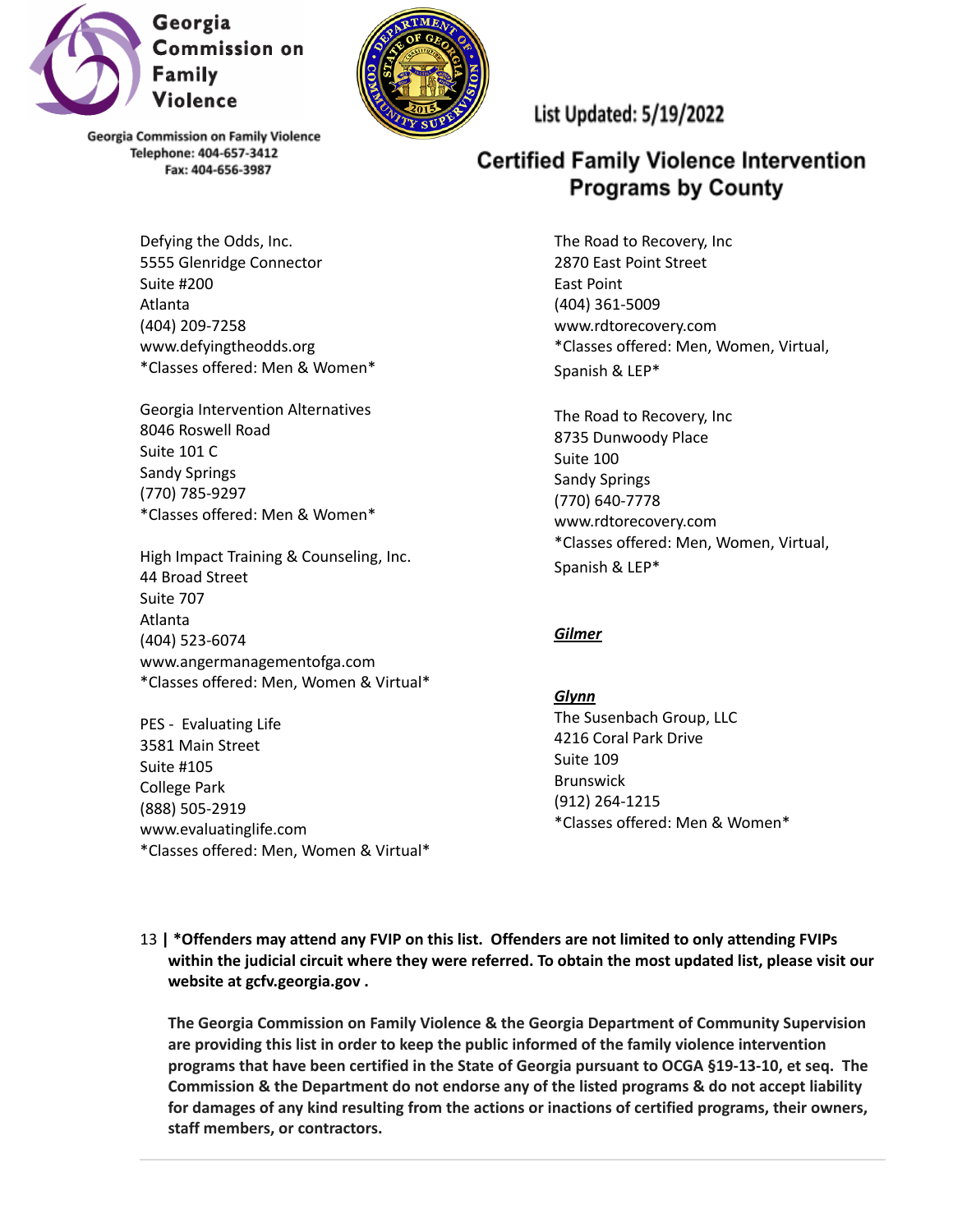

*Greene* Georgia Intervention Alternatives 113 Main Street Greensboro 770-785-9297 \*Classes offered: Men & Women\*

*Gwinnett* 1st Choice Evaluations & Counseling, LLC 377 West Pike Street Suite A1 Lawrenceville (678) 520-8010 \*Classes offered: Men, Women & Virtual\*

A Georgia Life Center, Inc. 3235 Satellite Blvd. Bldg 400, Suite 351 Duluth (470) 395-1397 www.georgialifecenter.org \*Classes offered: Men, Women, LGBTQ & Virtual\*

A New Approach 2080 Sugarloaf Pkwy Suite 120 Lawrenceville (404) 551-5571 www.anafvip.com \*Classes offered: Men, Women & Virtual\* List Updated: 5/19/2022

# **Certified Family Violence Intervention Programs by County**

AAA Diversion Center 2702 Duluth Hwy Suite A Duluth (404) 503-8069 www.thediversioncenter.com \*Classes offered: Men & Virtual\*

AAA Diversion Center 561 West Pike Street Suite 206 Lawrenceville (404) 503-8069 www.thediversioncenter.com \*Classes offered: Men & Virtual\*

Alternative Development Center 636 Exchange Place NW Suite A205 Lilburn (678) 615-2297 www.alternativedevelopmentcenter.com \*Classes offered: Men\*

Angels Recovery, Inc. 716 Holcomb Bridge Road **Norcross** (404) 312-6531 www.angelsrecoveryinc.com \*Classes offered: Men, LEP, Spanish, LGBTQ & Virtual\*

14 **| \*Offenders may attend any FVIP on this list. Offenders are not limited to only attending FVIPs within the judicial circuit where they were referred. To obtain the most updated list, please visit our website at gcfv.georgia.gov .**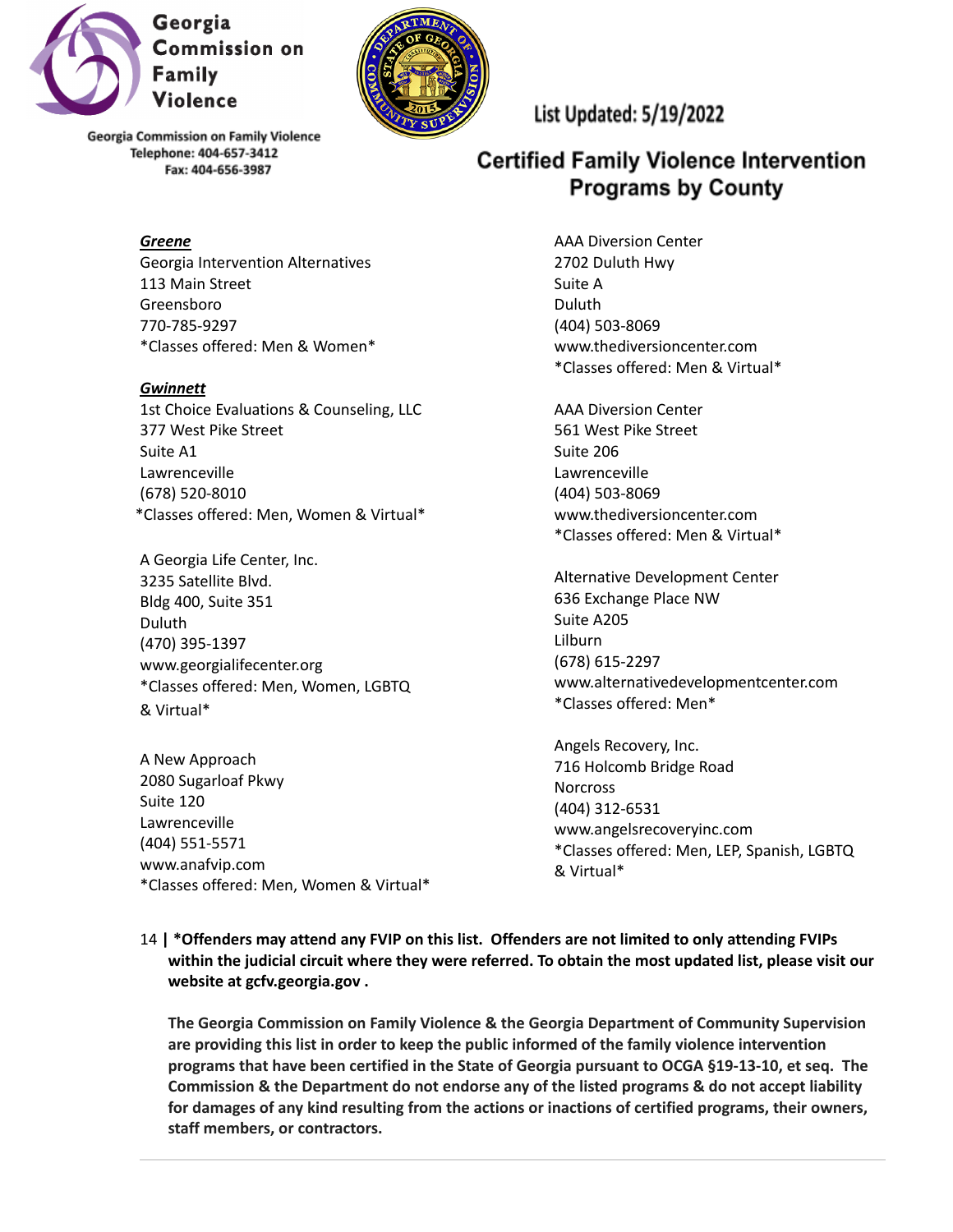

Suite A

Snellville (770) 602-1979

CAFAC, Inc.

(404) 915-2644

**Norcross** 

CAFAC, Inc. 215 Scenic Hwy. Lawrenceville (404) 915-2644

Lawrenceville (770) 513-8988



**Georgia Commission on Family Violence** Telephone: 404-657-3412 Fax: 404-656-3987

Atlanta Family Counseling 190 Camden Hill Road

www.afcounseling.com

2330 Scenic Highway S

www.drdavidclark.com

6298 Oakwood Circle

Atlanta Intervention Network

\* Classes offered: Men, Women & Virtual\*

\*Classes offered: Men, Women & Virtual\*

\*Classes offered: Men, Spanish & Virtual\*

\*Classes offered: Men, Spanish & Virtual\*

List Updated: 5/19/2022

# **Certified Family Violence Intervention Programs by County**

Center for Pan Asian Community Services , Inc. 6267 Oakwood Circle **Norcross** (678) 749-0306 \*Classes offered: Men, Women, Virtual, Korean, French & others. Interpreters are available\*

Creation Counseling 3937 Holcomb Bridge Road Peachtree Corners (404) 422-3594 www.creationcounseling.org \*Classes offered: Men\*

Defying the Odds, Inc 3235 Satellite Blvd. Bldg. 400 Suite 300 Duluth (770) 291-0837 www.defyingtheodds.org \*Classes offered: Men & Women\*

Family Recovery, Inc. 1884 Lawrenceville Suwanee Road Lawrenceville (770) 535-1073 \*Classes offered: Men\*

15 **| \*Offenders may attend any FVIP on this list. Offenders are not limited to only attending FVIPs within the judicial circuit where they were referred. To obtain the most updated list, please visit our website at gcfv.georgia.gov .**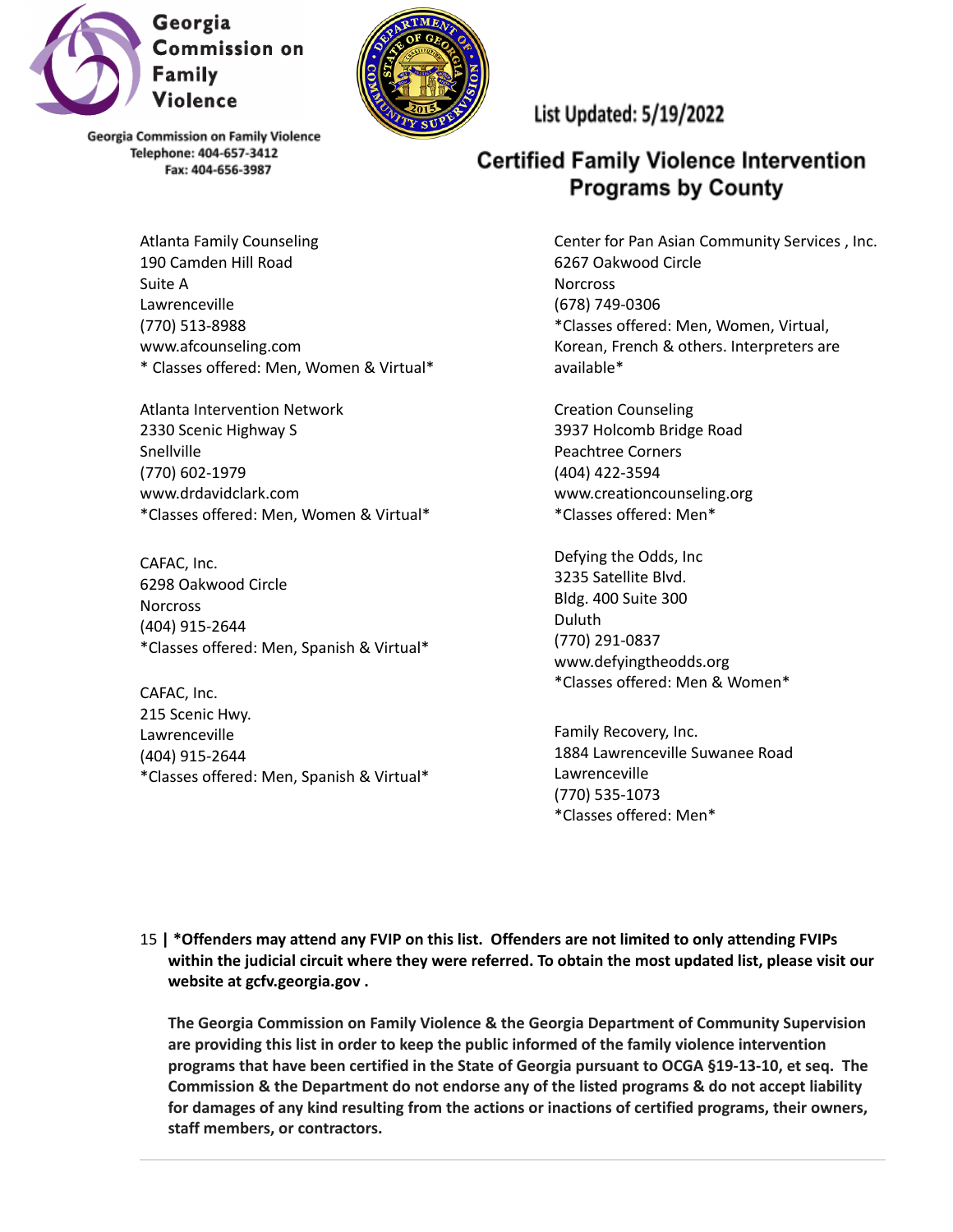



> Recovery Education Counseling Services 333 Swanson Drive Suite 113 Lawrenceville (973) 592-4610 \*Classes offered: Men & Women\*

*Habersham* LifeWorks Counseling, Inc. 1423 Washington Street Suite 215 Clarkesville (706) 754-0238 www.lifeworkscounseling.org \*Classes offered: Men & Virtual\*

### *Hall*

Creation Counseling 303 Green Street NW Gainesville (678) 343-1451 www.creationcounseling.org \*Classes offered: Men\*

Family Recovery, Inc. 703 Grove Street **Gainesville** (770) 535-1073 \*Classes offered: Men\* List Updated: 5/19/2022

# **Certified Family Violence Intervention Programs by County**

LifeWorks Counseling, Inc. 723 Washington Street # 7 Gainesville (770) 503-7999 www.lifeworkscounseling.org \*Classes offered: Men & Virtual\*

New Hope Counseling PO Box 2323 Gainesville (770) 539-9669 www.newhope-counseling.com \*Classes offered: Men, Women & Virtual\*

The Road to Recovery, Inc 4516 McEver Road Oakwood (678) 450-8099 www.rdtorecovery.com \*Classes offered: Men, Women, Virtual, Spanish & LEP\*

### *Henry*

A New Journey Counseling, LLC 1324 McDonough Place McDonough (470) 249-1857 \*Classes offered: Spanish, Men & Women\*

16 **| \*Offenders may attend any FVIP on this list. Offenders are not limited to only attending FVIPs within the judicial circuit where they were referred. To obtain the most updated list, please visit our website at gcfv.georgia.gov .**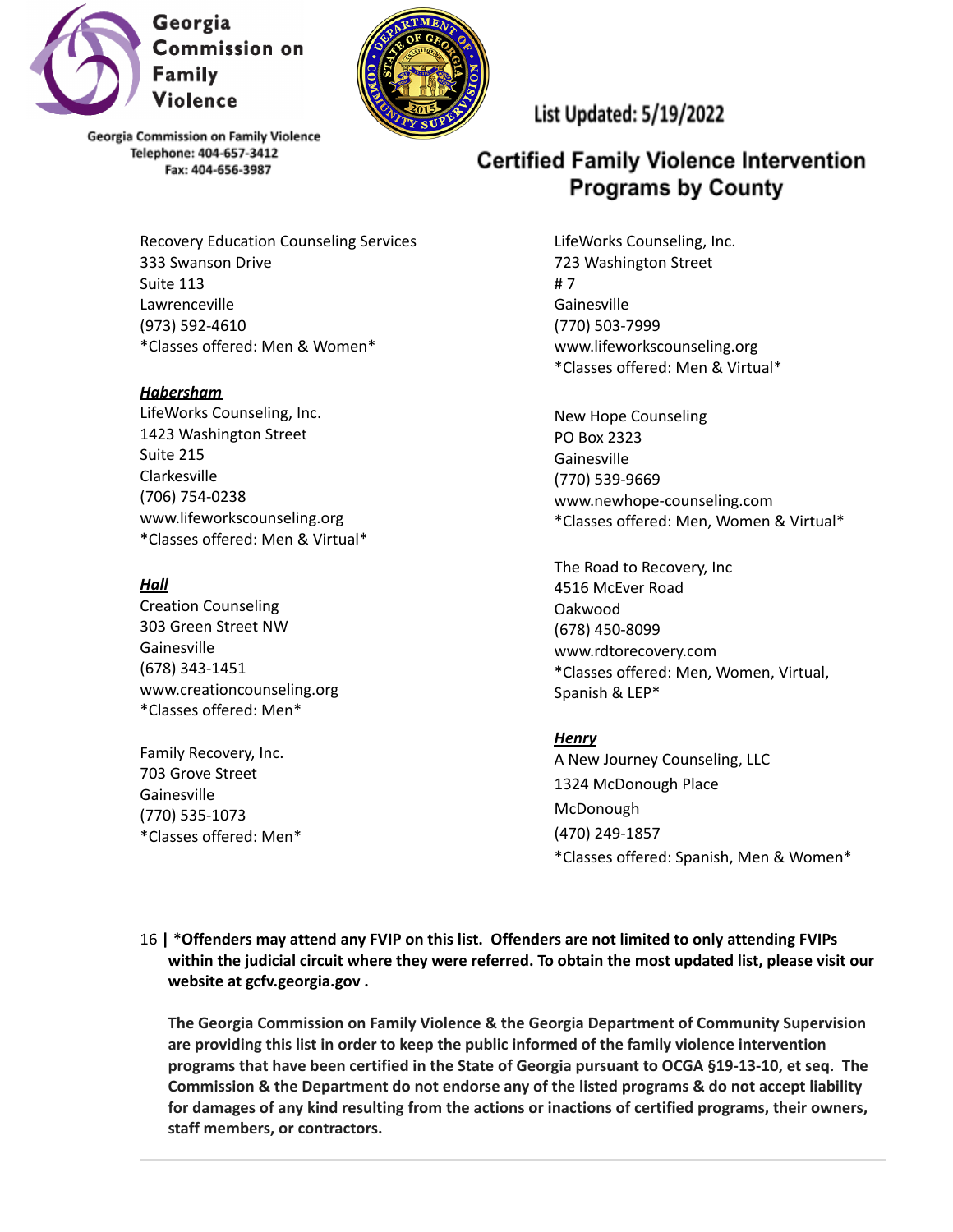



> DUI South Stockbridge 35 Atlanta Street Suite 2-B McDonough (678) 565-4200 www.duisouth.com \*Classes offered: Men & Women\*

T. Mills & Associates 37 Pine Grove Road Locust Grove (678) 588-6048 www.tmillsassociates.com \*Classes offered: Men\*

### *Houston*

#### *Jackson*

Georgia Intervention Alternatives 46 Professional Drive Jefferson (770) 785-9297 \*Classes offered: Men & Women\*

#### *Laurens*

List Updated: 5/19/2022

# **Certified Family Violence Intervention Programs by County**

#### *Liberty*

Serenity Consultants, LLC 508 N. Main Street Suite B- RM 23 Hinesville (912) 349-2969 www.serenityconsultantsllc.org \*Classes offered: Men, Women & Virtual\*

### *Lowndes*

Legacy Behavioral Health Services 3120 N. Oak St. Ext. Suite B Valdosta (229) 671-6100 www.legacysga.com \*Classes offered: Men, Women & Virtual\*

Peaceway Counseling & Mediation Services 2405 Bemiss Road Valdosta (229) 333-2351 www.peacewaycms.com \*Classes offered: Men & Women\*

Redirect Counseling Services 430 Connell Road Valdosta (229) 293-0444 www.redirectvaldosta.com \*Classes offered: Men\*

17 **| \*Offenders may attend any FVIP on this list. Offenders are not limited to only attending FVIPs within the judicial circuit where they were referred. To obtain the most updated list, please visit our website at gcfv.georgia.gov .**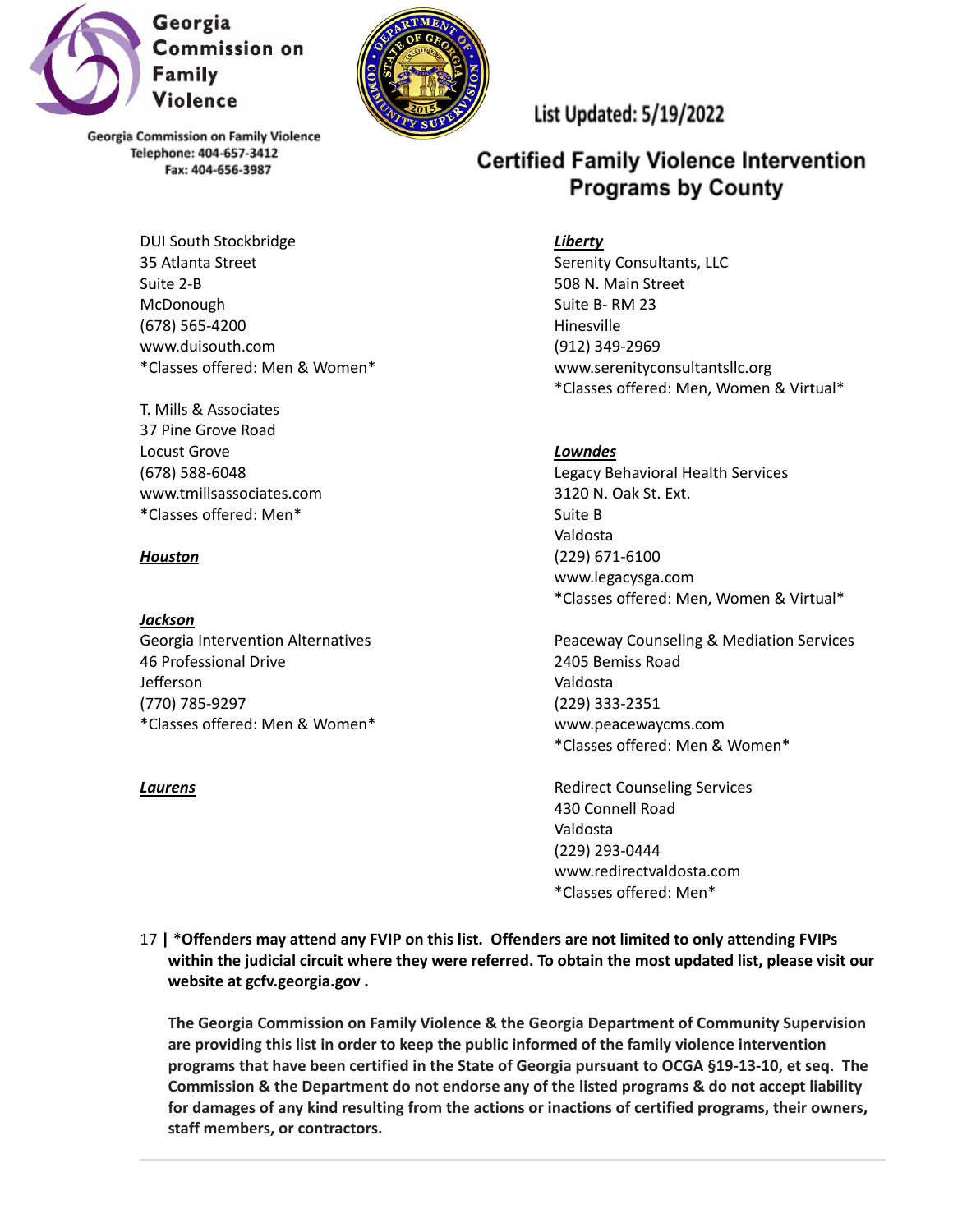

## *Lumpkin*

LifeWorks Counseling, Inc. 385 N. Grove Street Suite J Dahlonega (706) 864-6171 www.lifeworkscounseling.org \*Classes offered: Men & Virtual\*

### *Meriwether*

2 A Better Way Treatment Program 14 East Main Street Manchester (706) 427- 3334 www.2abetterwaytreatmentprogram.com \*Classes offered: Men, Women, LGBTQ & Virtual\*

### *McDuffie*

Second Chance Counseling Services, LLC 114 East Hall Street Thomson (706) 595-2548

*Morgan* Georgia Intervention Alternatives 1380 Monticello Hwy Madison (770) 785-9297 \*Classes offered: Men & Women\*



List Updated: 5/19/2022

# **Certified Family Violence Intervention Programs by County**

### *Muscogee*

Project Rebound, Inc 1300 Wynnton Rd. Suite 102 Columbus (706) 221-4830 www.ProjectReboundInc.org \*Classes offered: Men, Women, LGBTQ & Virtual\*

### *Newton*

Atlanta Intervention Network 6265 US 278 Covington (770) 602-1979 www.drdavidclark.com \*Classes offered: Men, Women & Virtual\*

Georgia Therapeutic Services 3236 Hwy 278 Suite N Covington 678-637-4723 \*Classes offered: Men, Women & Virtual\*

Recovery Education Counseling Services 3236 Highway 278 Suite P Covington (973) 592-4610 \*Classes offered: Men & Women\*

18 **| \*Offenders may attend any FVIP on this list. Offenders are not limited to only attending FVIPs within the judicial circuit where they were referred. To obtain the most updated list, please visit our website at gcfv.georgia.gov .**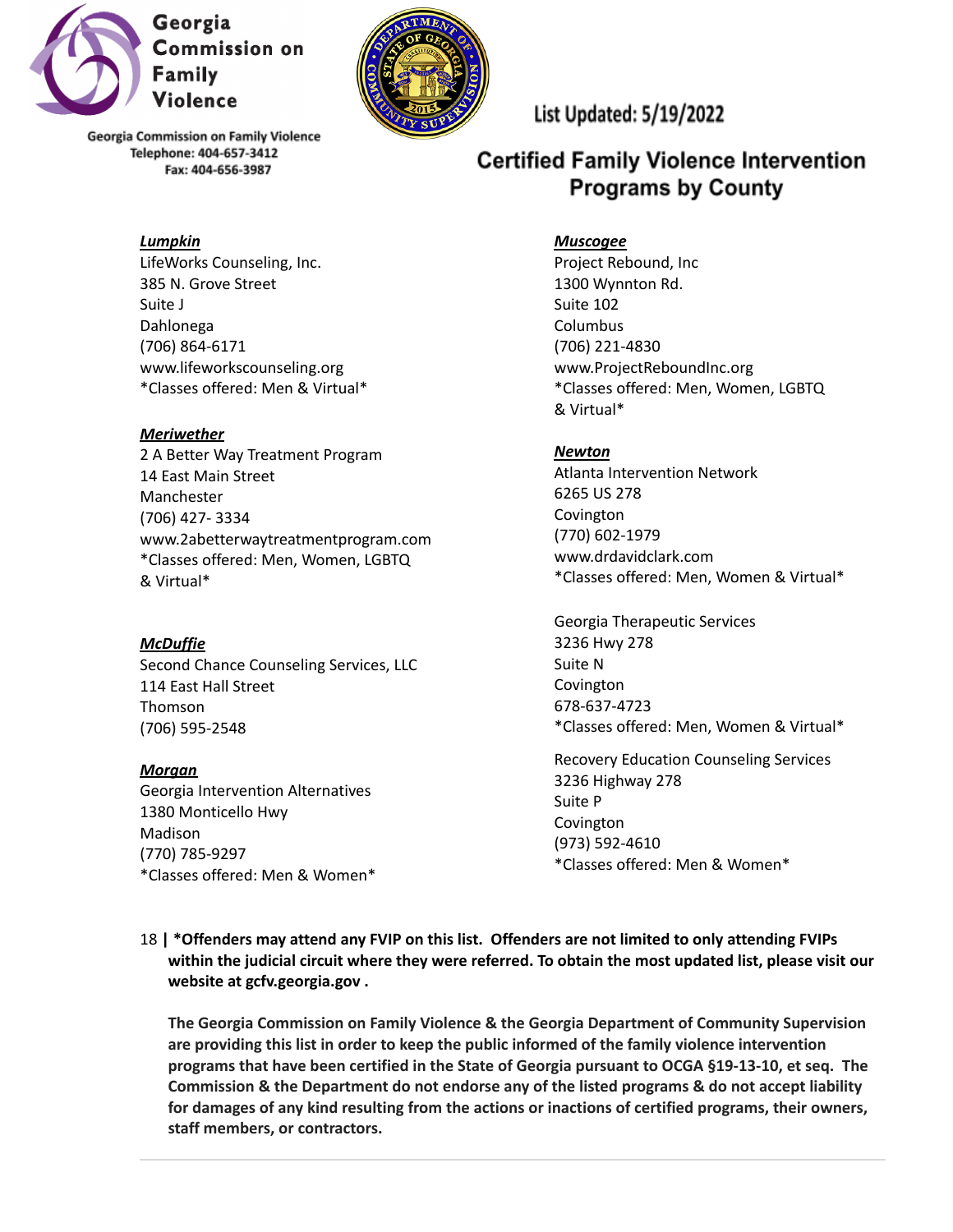



#### *Paulding*

ReNew You Personal Growth Center 168 N. Johnston Street Suite 100 Dallas (404) 867-2351 www.renewyoupgc.com \*Classes offered: Men & Women\*

### *Pickens*

### *Polk*

### *Putnam*

*Richmond* A Bell's Counseling, Inc. 1824 Wylds Road Suite B-2 Augusta (706) 736-0299 \*Classes offered: Men, Women & Virtual\*

Still Waters 1287 Marks Church Road Augusta (706) 955-9224 www.stillcorp.com \*Classes offered: Men & Women\* List Updated: 5/19/2022

# **Certified Family Violence Intervention Programs by County**

### *Rockdale*

A.R.P. Counseling FVIP 1015 North Milstead Avenue Suite 210 Conyers (770) 860-8549 www.arpcounseling.com \*Classes offered: Men, Women & Virtual\*

Atlanta Intervention Network 930 Green Street SW Conyers (770) 602-1979 www.drdavidclark.com \*Classes offered: Men,Women & Virtual\*

Clouds of Hope Substance Abuse Prevention Services 1451-B Klondike Road **Convers** (404) 200-5287 \*Classes offered: Men & Women\*

Georgia Intervention Alternatives 2100 Hwy 138 NE Conyers (770) 785-9297 \*Classes offered: Men & Women\*

19 **| \*Offenders may attend any FVIP on this list. Offenders are not limited to only attending FVIPs within the judicial circuit where they were referred. To obtain the most updated list, please visit our website at gcfv.georgia.gov .**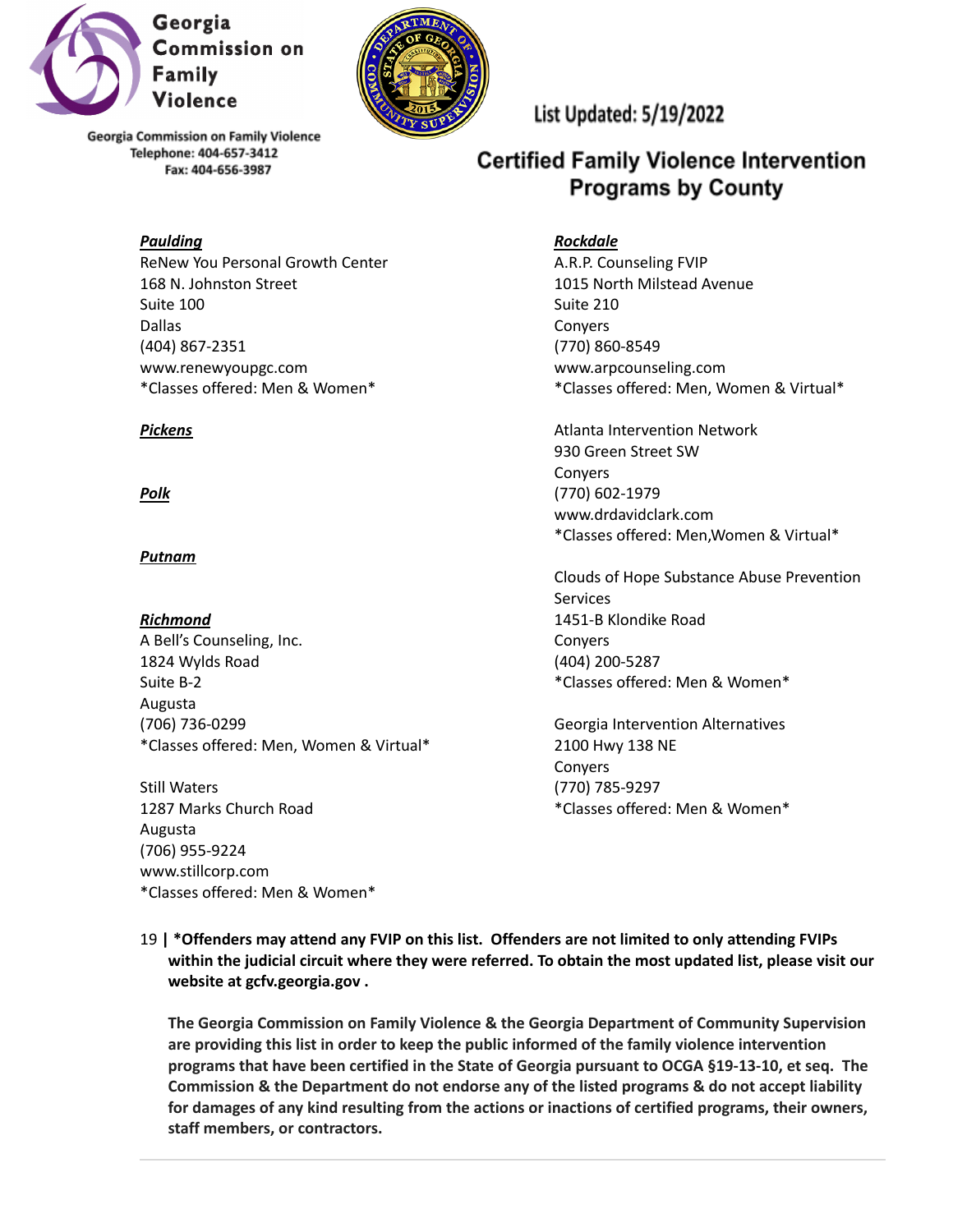



> Violence Intervention Prevention Program 903 Commercial Street Suite 203 Conyers (404) 514-4833 \*Classes offered: Men & Women\*

### *Spalding*

Georgia Therapeutic Services 600 South 8<sup>th</sup> Street **Griffin** (678) 637-4723 \*Classes offered: Men, Women & Virtual\* Still Outstanding, LLC 126 W. Solomon Street **Griffin** (404) 273-1087 www.stilloutstandingllc.com \*Classes offered: Men & Virtual\*

### *Taylor*

#### *Terrell*

#### *Thomas*

Heritage Foundation, Inc. 14382 US Highway 19 S **Thomasville** (229) 228-5545 www.heritageofthomasville.org \*Classes offered: Men & Women\*

# List Updated: 5/19/2022

# **Certified Family Violence Intervention Programs by County**

Brown's House of Hope, LLC 207 Winter Wood Lane **Thomasville** (229) 977-4726 \*Classes offered: Men, Women & Virtual\*

# *Tift*

*Troup* Counseling Services, Inc. 610 Ridley Avenue LaGrange (706) 884-5050 http://www.cps-lagrange.com \*Classes offered: Men\*

*Union*

### *Upson*

*Walker* Four Points, Inc. 308 S. Cherokee Street Lafayette (706) 638-1555 www.fourpointsinc.org \*Classes offered: Men\*

20 **| \*Offenders may attend any FVIP on this list. Offenders are not limited to only attending FVIPs within the judicial circuit where they were referred. To obtain the most updated list, please visit our website at gcfv.georgia.gov .**